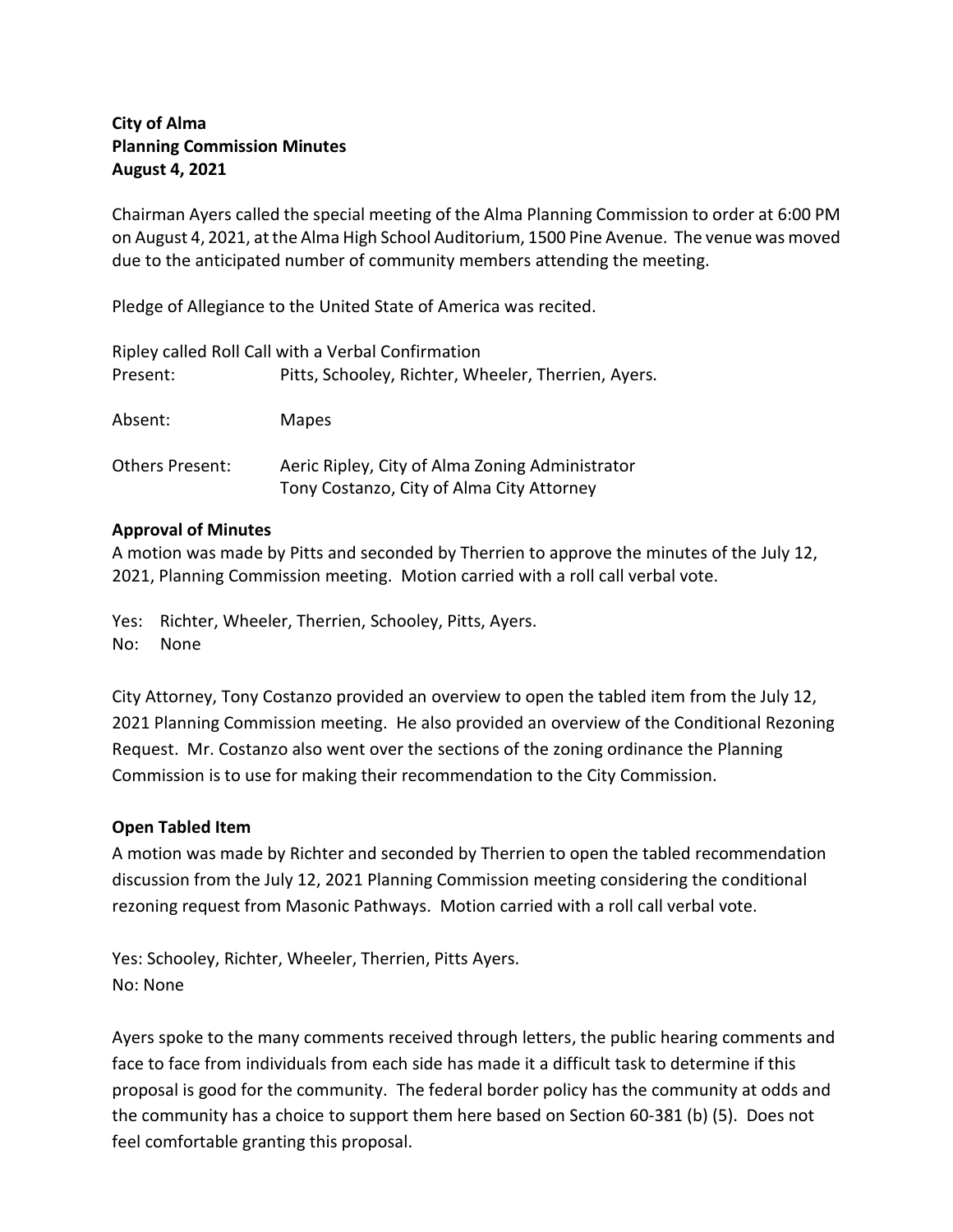Planning Commission Minutes August 4, 2021 Page #2

Schooley spoke to the role of the Planning Commission's recommendation and setting precedent of the decision with conditional rezoning, the burden of approval is high Section 60- 381 (b) (5). Resolving the issue needs to be open to all views with an unprecedented amount of public input, resolutions haven't been reached according to the stated section.

City Attorney Costanzo spoke to the recommendation motion regarding the finding of fact. If the motion is to be a recommendation of approval, the motion will indicate all five findings of fact in Section 60-381 have been met. If the motion is recommendation of denial, the motion will indicate which finding of fact was not met.

Richter spoke to the approval of several previous conditional rezoning's and to be consistent with the Master Plan with the zoning ordinance. Decision shouldn't be guided by emotions.

Schooley spoke to the previous conditional rezoning requests; affirmative resolution was found.

Richter spoke to the pervious use of an adult nursing home is not a large difference to a youth facility being proposed.

Zoning Administrator Ripley explained the possible motions of recommendation to the Planning Commission. Attorney Costanzo followed with some additional comments on for the recommendation.

A motion was made by Schooley and seconded by Wheeler to recommend denial of the conditional rezoning amendment request from the Michigan Masonic Home based on the findings of fact in Section 60-381 #5 are not affirmatively resolved in terms of the general health, safety, welfare, comfort and convenience of the citizens of the City of Alma. Motion carried with a roll call verbal vote.

Yes: Wheeler, Pitts, Schooley, Ayers. No: Therrien, Richter.